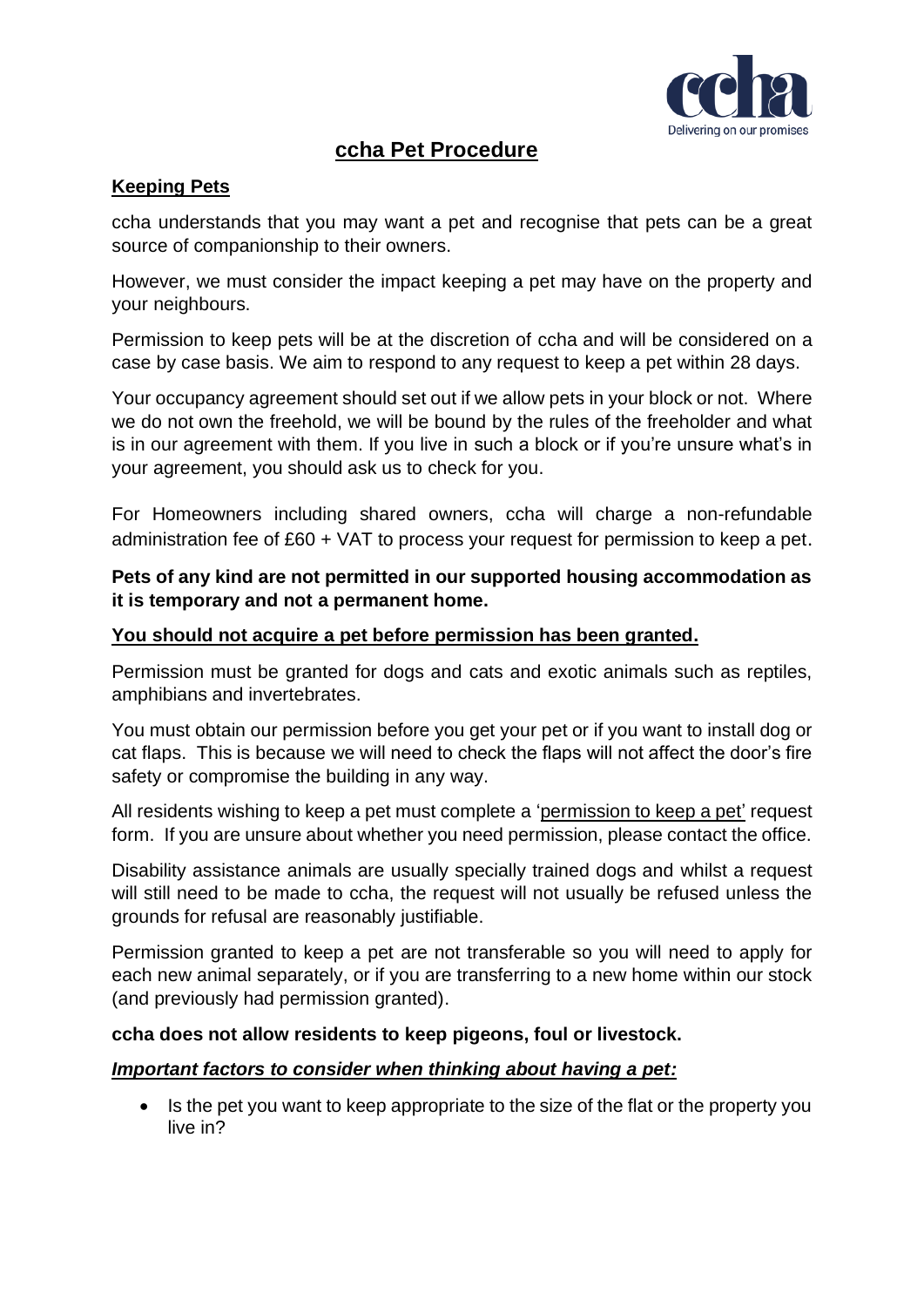

- The cost of keeping a pet? Food, bedding, veterinarian treatment, vaccinations and pet insurance are all quite costly commitments.
- Does this pet need regular exercise? Can you provide this?
- Arrangements for the pet to be taken care of, if you are taken ill, away from home or on holiday.
- Do you have access to a suitable place to exercise your pet e.g. a private garden?

# *Small Animals*

Permission is not required for small animals such as fish, rodents or caged birds. Our overriding principle being that a maximum of two of these types of pets may be kept in any one household.

However, you must consider where you will keep the pet and how you will look after it. [www.rspca.org.uk/adviceandwelfare/pets](https://www.rspca.org.uk/adviceandwelfare/pets)

These pets are expected to live indoors only and should not be seen on the balcony or any other communal space within the property or grounds.

If you have your own private garden permission may be given to keep small pets in hutches such as rabbits and guinea pigs.

# *Exotic Pets*

- We take exotic pets, reptiles, amphibians and invertebrates to be snakes, lizards, spiders etc. We do not encourage you to keep this type of pet in a ccha property because they usually need specialised care and living conditions.
- If you wish to keep an exotic pet, you must apply for permission and be able to demonstrate that you know how to meet the care needs of the animal including providing a suitable living environment.
- ccha would encourage you to look at the RSPCA website for guidance on how you should keep exotic pets [www.rspca.org.uk/adviceandwelfare/pets/other.](http://www.rspca.org.uk/adviceandwelfare/pets/other)
- **Any exotic pet that would require a licence under the dangerous wild animal act 1976 is not permitted.**
- **Permission will not be granted if in the opinion of ccha the pet will pose a safety risk to the household or neighbours should it escape.**

## *Cats*

- If living in a flat or first floor maisonette we will consider a request to keep one cat that is an indoor cat only.
- You would always be expected to keep your cat under control and ensure that they do not damage our property, cause a nuisance to others or wander freely on communal balconies or walkways.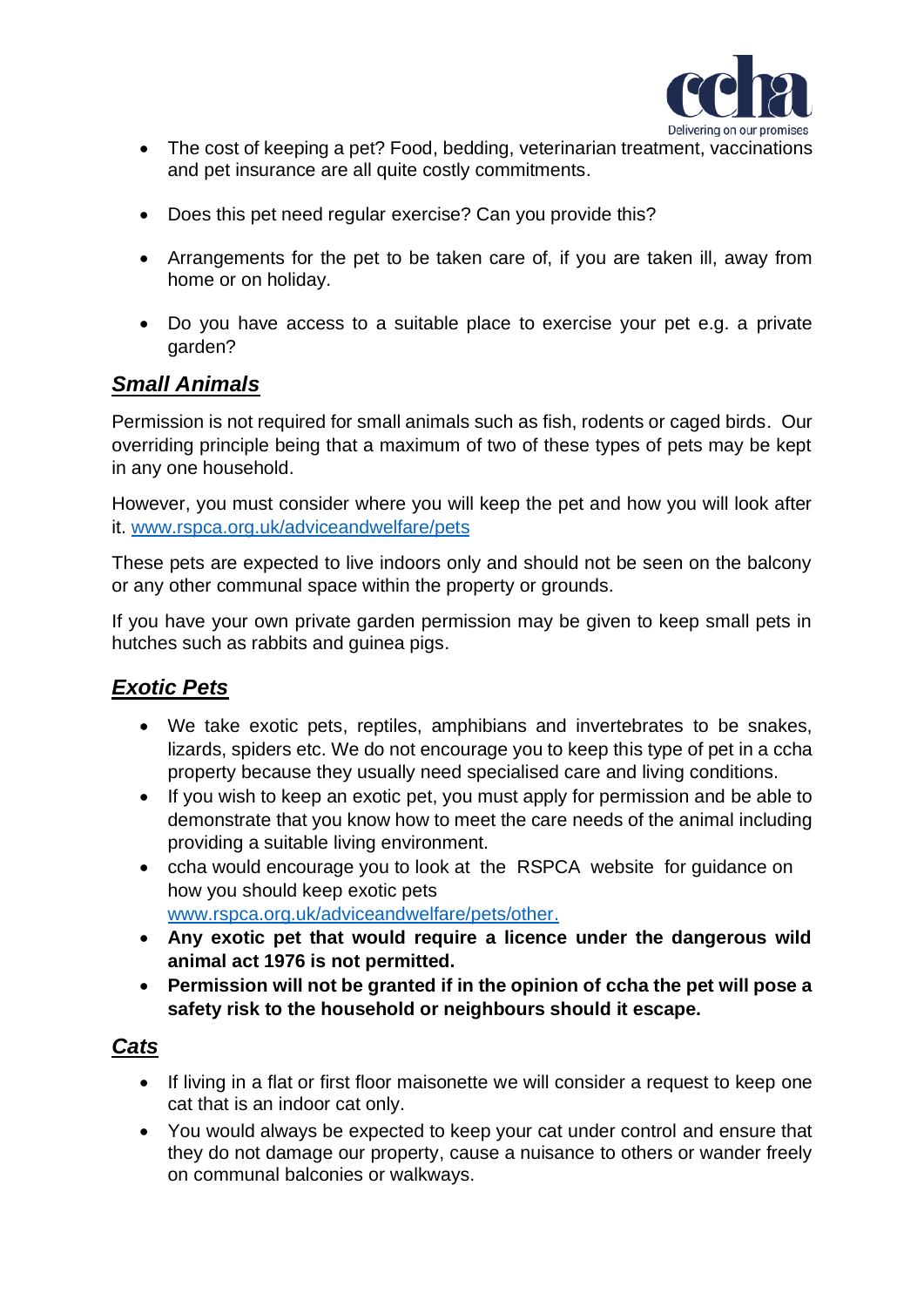

- They are not permitted to defecate in the communal areas or within the building or boundaries of ccha. This includes any grass areas belonging to ccha.
- We would encourage you to have your cat insured.
- **Should your situation change resulting in the loss of your cat, you will still need to seek permission from ccha prior to seeking/purchasing and homing another cat.**
- ccha would encourage you to look at the RSPCA website for guidance on how you should keep Cats [www.rspca.org.uk/adviceandwelfare/pets/cats](http://www.rspca.org.uk/adviceandwelfare/pets/cats)

### *Dogs*

- ccha will consider requests to have a dog only on a case by case basis.
- Permission granted will depend on an individual's accommodation.
- The permission will be valid for the current accommodation only.
- Should you transfer or undertake a mutual exchange you will need to seek permission for the new accommodation.
- In the case of dogs, it is likely that your Tenant Management Officer (TMO) or Homeowner & Leasehold Officer (HLO) will need to visit your accommodation to confirm you have space and the facilities to have a dog at your home.
- Legally you must have your dog permanently identified by microchip and we recommend that you have medical and third-party insurance.
- Dogs must not be exercised or allowed to defecate in the communal areas or within the building or boundaries of ccha. This includes any grass areas belonging to ccha.
- Your dog should not be allowed to wander on communal balconies or walkaways.
- Dogs are to be kept on a lead while in common areas.
- You must not chain or tether dogs in any communal area within your building including outside.
- You must not breed or board dogs at our property or leave your dog alone for long periods of time.
- **Should your situation change resulting in the loss of your dog, you will still need to seek permission from ccha prior to seeking/purchasing and homing another dog.**
- ccha would encourage you to look at the RSPCA website for guidance on how you should keep dogs **[www.rspca.org.uk/adviceandwelfare/pets/dogs](http://www.rspca.org.uk/adviceandwelfare/pets/dogs)**

### **When might permission be refused?**

If permission is refused, you will be sent a letter giving one of the following reasons:

- **a.** The pet was unsuitable for the property.
- **b.** The addition of this pet would result in there being too many pets in the home.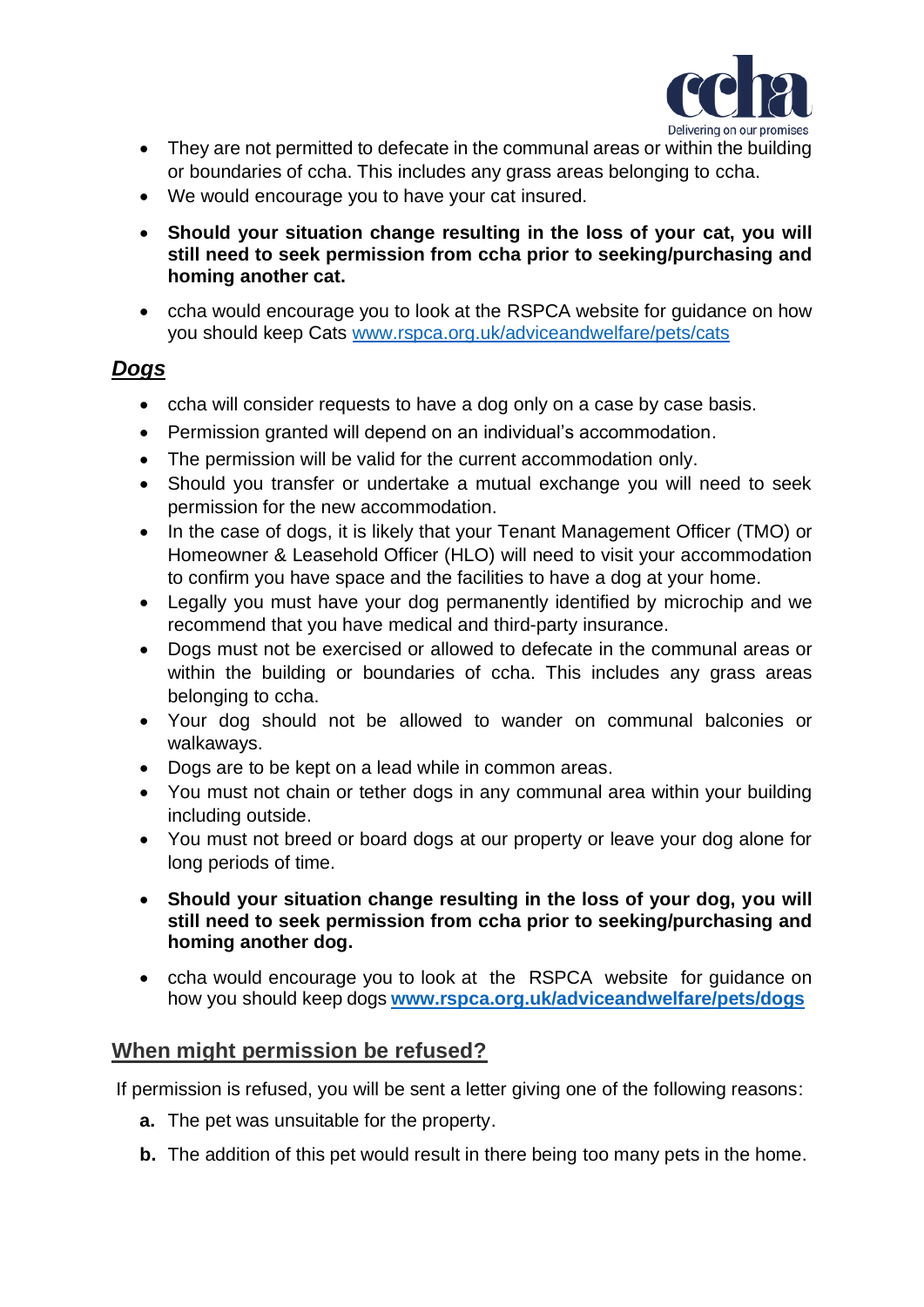

- **c.** Your pets have previously caused a problem.
- **d.** The animal may be at risk of suffering i.e. malnutrition, kept in a confined space unsuitable for the size of the pet etc.
- **e.** The animal is likely to cause a breach of tenancy.
- **f.** The Association is aware of a previous pet being removed from the home due to ill treatment or cruelty.
- **g.** The pet is large and requires regular exercise, which the resident is unable to provide.
- **h.** The pet is dangerous as defined in the Dangerous Dog Act 1991.
- **i.** Breeds defined under the Dangerous dogs Act 1991 **<https://www.bluecross.org.uk/dangerous-dogs-act>**

#### **ccha Expectations for residents keeping pets**

- There is an expectation that you will ensure that you maintain a clean and tidy environment within your premises including balconies. These areas should be free from animal mess, fleas or vermin. Warning letters will be issued and further action may be taken if residents fail to do this.
- Any animal that is kept at your property or that are brought to your property by visitors must be kept under proper control and they must not be allowed to cause a nuisance or annoyance to other persons in the neighbourhood.
- We can withdraw permission if any animal that is kept at the property or visits the property causes a nuisance to others in the neighbourhood, damages property or is being ill-treated.
- There are laws to make sure that if you keep a pet, you are able to care for it properly. This means making sure that pets have a suitable place to live, is given the right food to eat and is protected from pain and suffering, injury and disease. Any resident neglecting or abusing their pet will be reported to the RSPCA.
- Any damage caused to the property by any pets you keep after gaining permission, will be charged to you.

If you think a pet is deliberately being mistreated, you should report your concerns to that RSPCA animal cruelty Hotline – 0300 1234 999.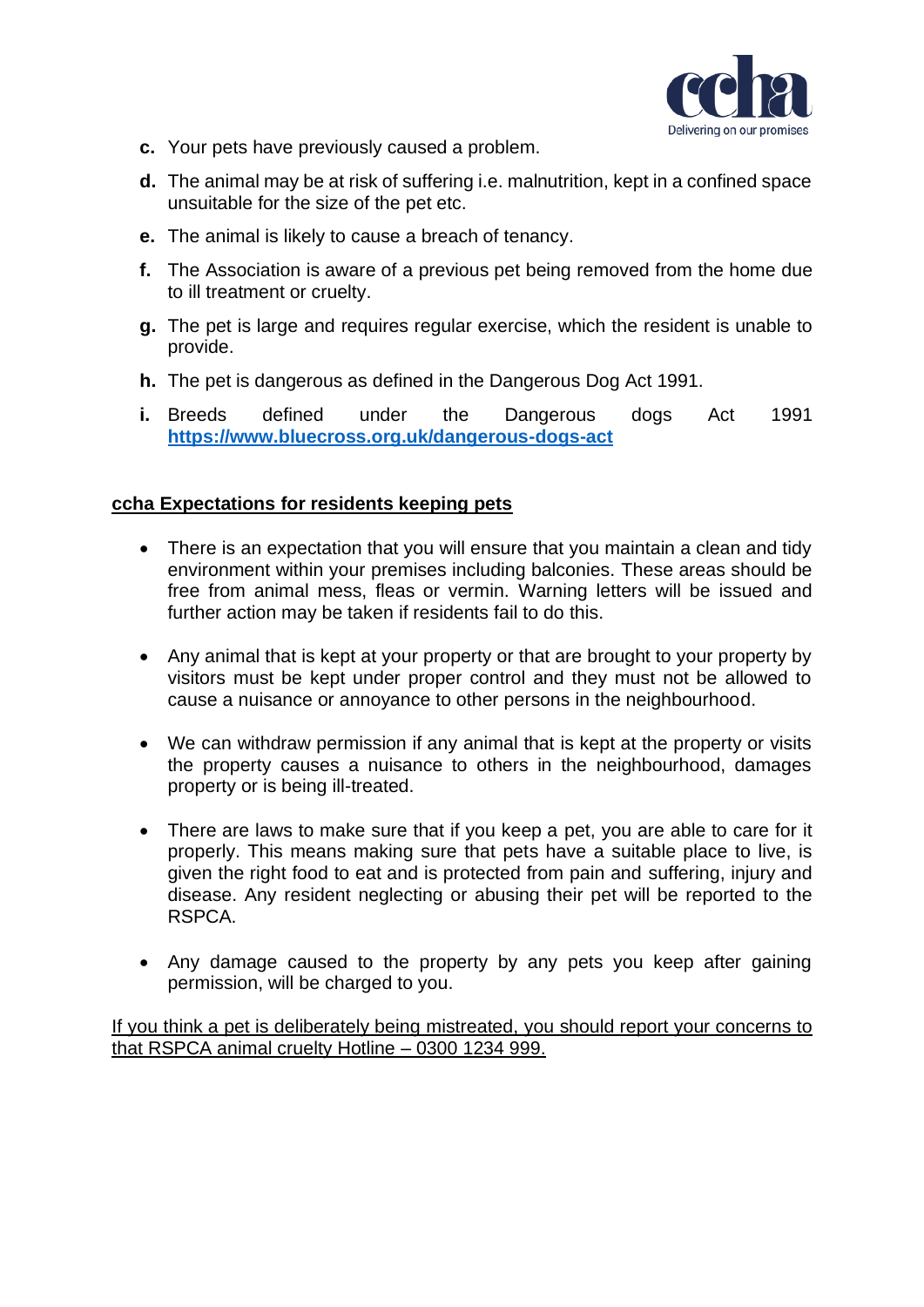

#### **Process to apply for permission to keep a Pet in a ccha premises**

- 1. You should complete the request application form to keep a pet, all fields must be completed.
- 2. Provide as much detail about the type of pet as possible, size where you will keep it etc.
- 3. ccha will aim to process your request within 28 days subject to checks. (This includes a home visit if a dog is being requested.)
- 4. ccha will contact all persons who have been named, including the other responsible person as we need to be sure that they are happy to take this responsibility in the case their circumstances change.
- 5. ccha will confirm the decision in writing, and it will be noted on your tenancy file.
- 6. Should you be refused permission for a pet, you will be sent a letter giving the reason for refusal.
- 7. If you are still not satisfied with the outcome, you will have 28 days to appeal the decision. You will need to put your reasons for appealing the decision in writing to the Operations Manager of your premises and send or email it to ccha Head office.
- 8. In the case of cats and dogs, once you have received written permission and acquired your pet, you should provide your TMO/HLO with proof of microchipping. (Many animal charities provide this either free of charge or at a reduced rate in certain cases.)
- 9. Once written permission has been received and you have acquired your pet, we recommend that you take out insurance. A copy of this should be seen by your TMO/HLO.

| <b>Version History</b>                       |                                |  |
|----------------------------------------------|--------------------------------|--|
| Procedure name:                              | Pet Procedure                  |  |
| <b>Version code:</b>                         | 1.0                            |  |
| Lead officer:                                | <b>Operations Manager - HS</b> |  |
| <b>Equality Impact Assessment Completed:</b> | <b>March 2019</b>              |  |
| Date of issue:                               | <b>July 2021</b>               |  |
| Date of review:                              | <b>July 2024</b>               |  |
| <b>Version replaced:</b>                     | <b>New</b>                     |  |
| <b>Changes made</b>                          | N/A                            |  |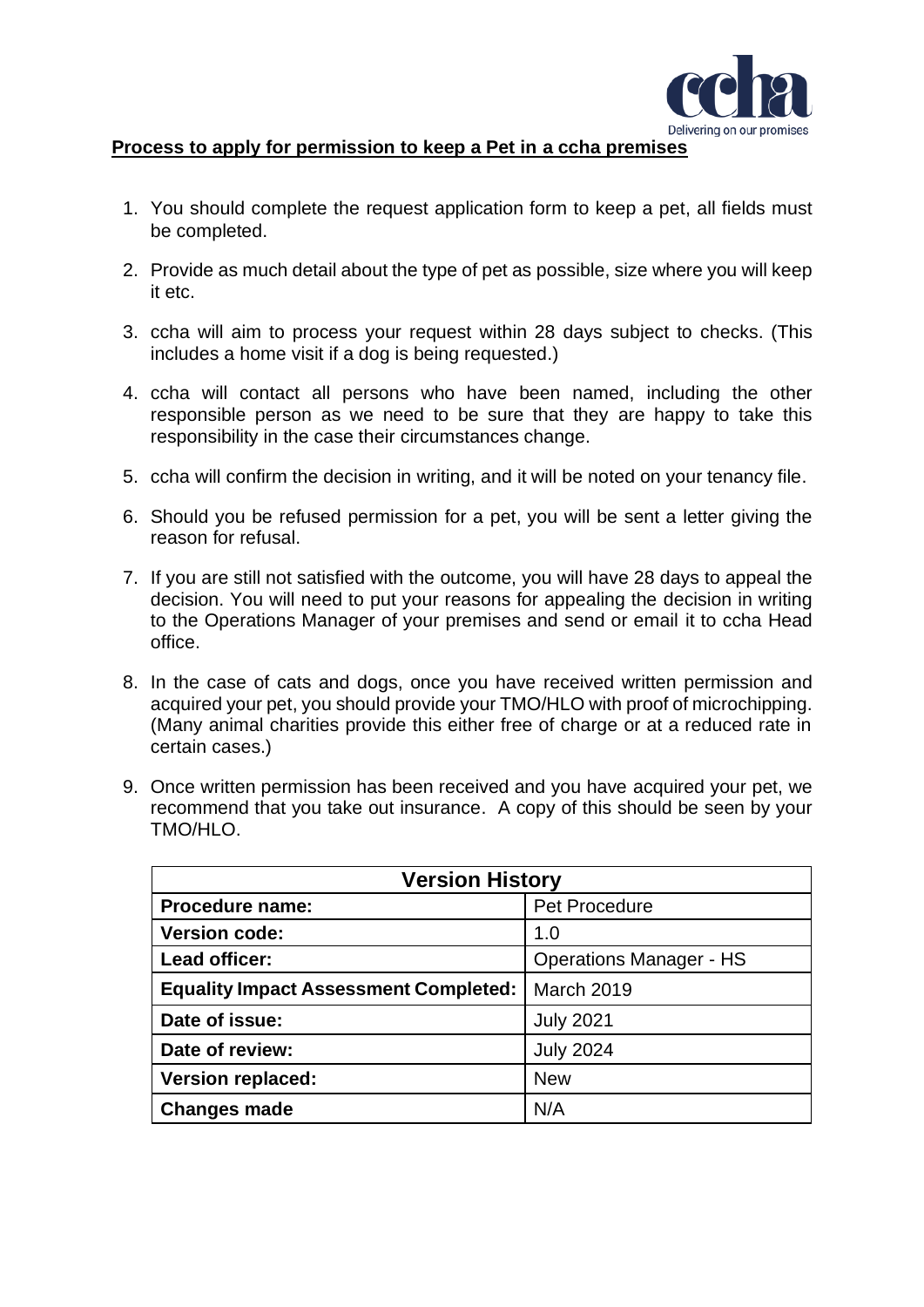

# **Please read our Keeping Pets Leaflet before filling in the form**

Residents in ccha (General Needs, Older Persons, Shared Ownership and Leasehold) accommodation are permitted to keep pets at the discretion of ccha or the Freeholder.

Requests will be looked at on a case by case basis.

Please complete and sign this form returning it to your Tenant Management Officer (TMO) or Homeowner & Leasehold Officer (HLO):

**By email to [customers@ccha.biz](mailto:customers@ccha.biz) or send to ccha Head Office, 6th Floor Norfolk House, Wellesley Road, Croydon, CR0 1LH**

### **Personal Data**

The personal data collected on this form is protected by the Data Protection Act 2018. The purpose of collecting this information is so that we can consider your application to keep a pet. Our legal basis for collecting this information is legitimate interest. The information will form part of your tenancy/lease file and will be kept in accordance with the National Housing Federations recommended retention policy. For more information about how we process your data please read our privacy statement which can be found here : Legal Notice - [Croydon Churches Housing Association -](https://ccha.biz/legal-notice/) (ccha.biz).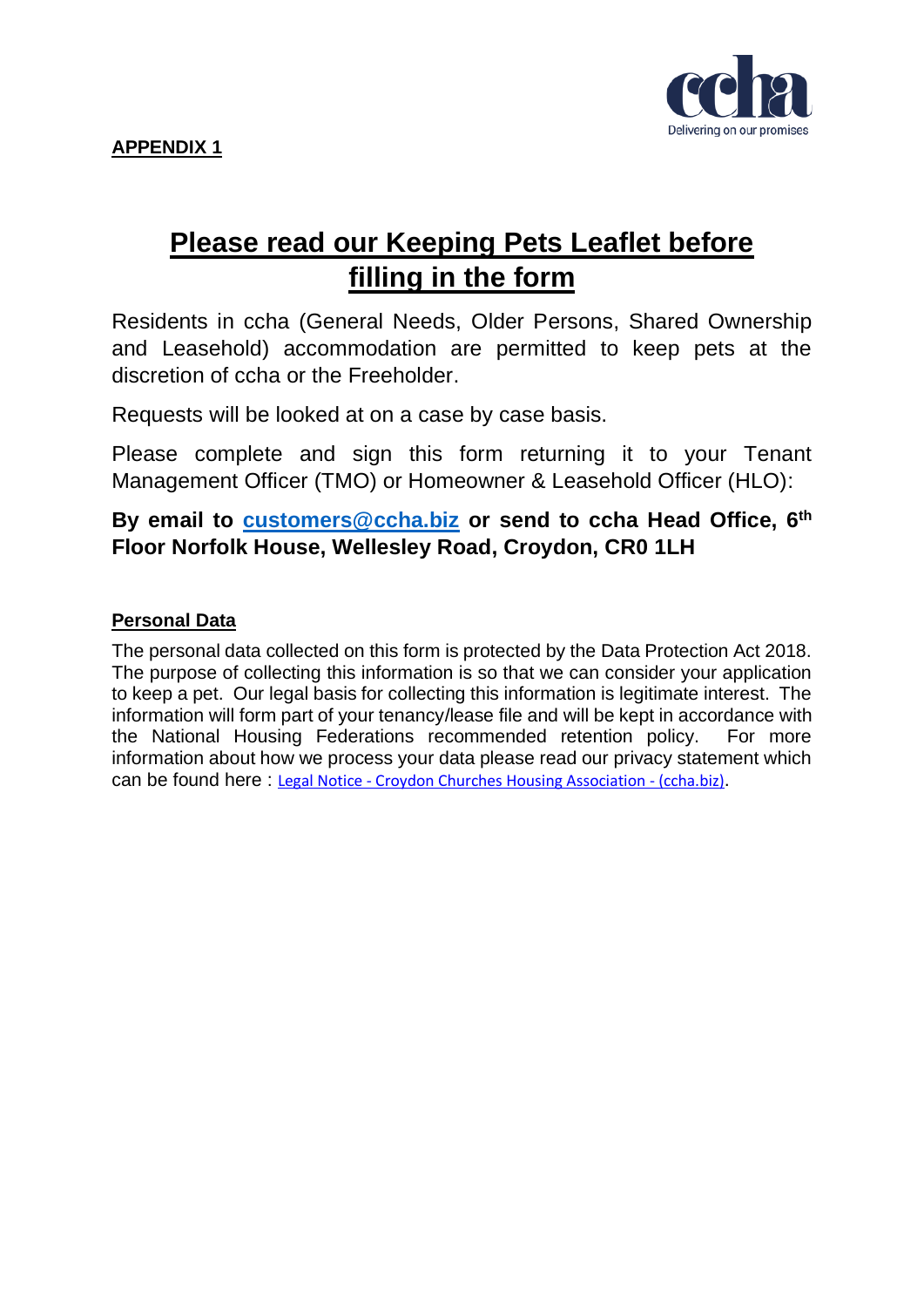

# **Permission to keep a Pet Request Form**

| Name of resident who will be responsible for<br>the pet                          |  |
|----------------------------------------------------------------------------------|--|
| Address where the animal will be living:                                         |  |
| <b>Owners telephone Number /Mobile:</b>                                          |  |
| <b>Owners Email</b>                                                              |  |
| <b>Tenancy/Lease Start Date:</b>                                                 |  |
| What type of Pet are you seeking permission to<br>keep? (e.g. Cat, Dog, Reptile) |  |
| Have you applied before for permission to keep<br>a pet and been refused?        |  |
| (If yes, please give details)                                                    |  |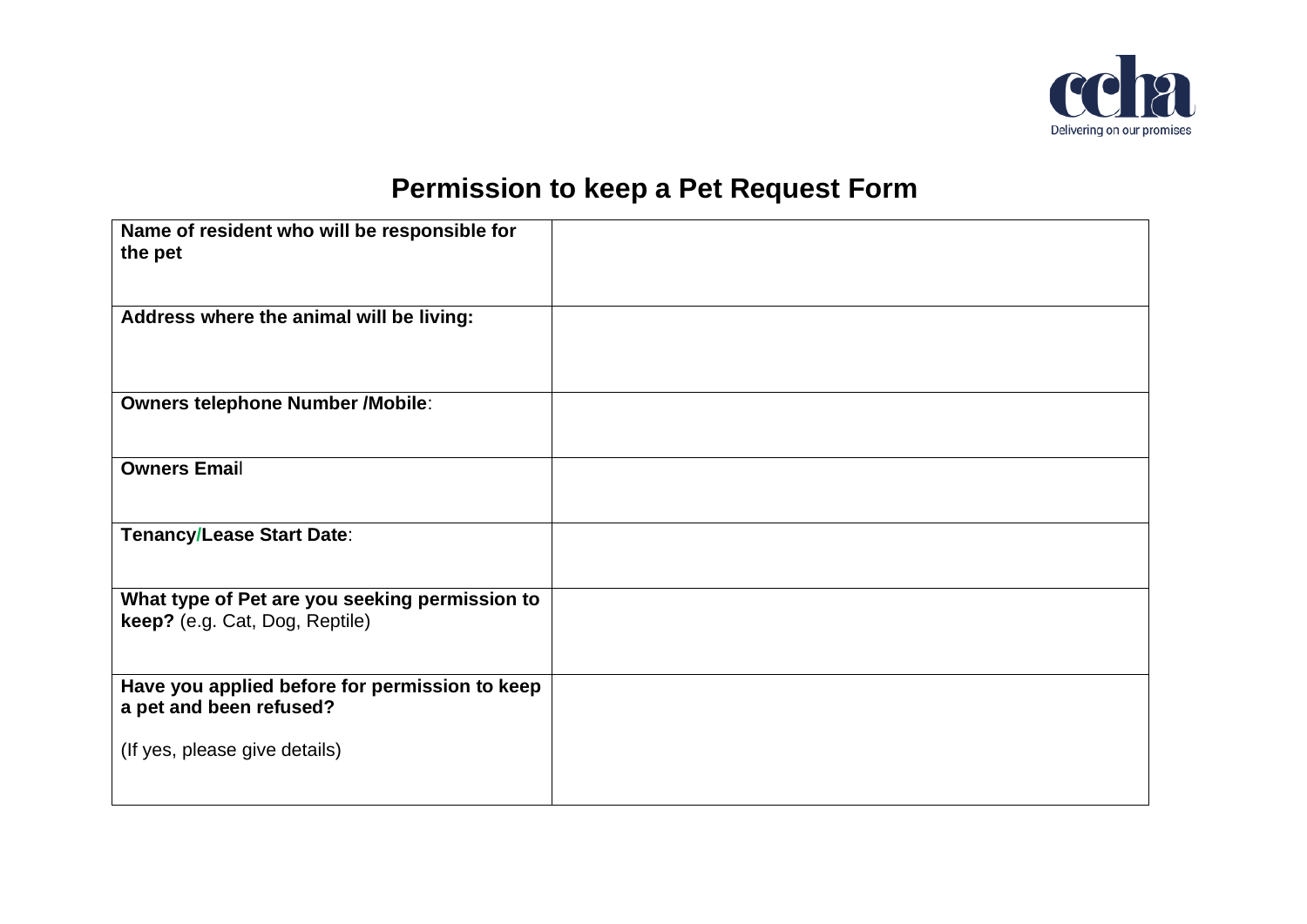

| Have you ever had a pet removed by the   |
|------------------------------------------|
| RSPCA or been prosecuted for any offence |
| against animals?                         |

(If yes, please explain why?)

This section must be completed if you are requesting a Dog, Cat or Reptile.

If you are requesting permission to keep a dog it is likely a home visit will be carried out.

We will also request a photo of your pet to keep on file if permission is granted.

| <b>Breed:</b>                                                                                    |  |
|--------------------------------------------------------------------------------------------------|--|
| Size of dog:                                                                                     |  |
| Name of dog/cat:                                                                                 |  |
| Do you have insurance for this dog/cat?                                                          |  |
| Has the dog/cat been microchipped?<br>Please provide number once you have acquired<br>the animal |  |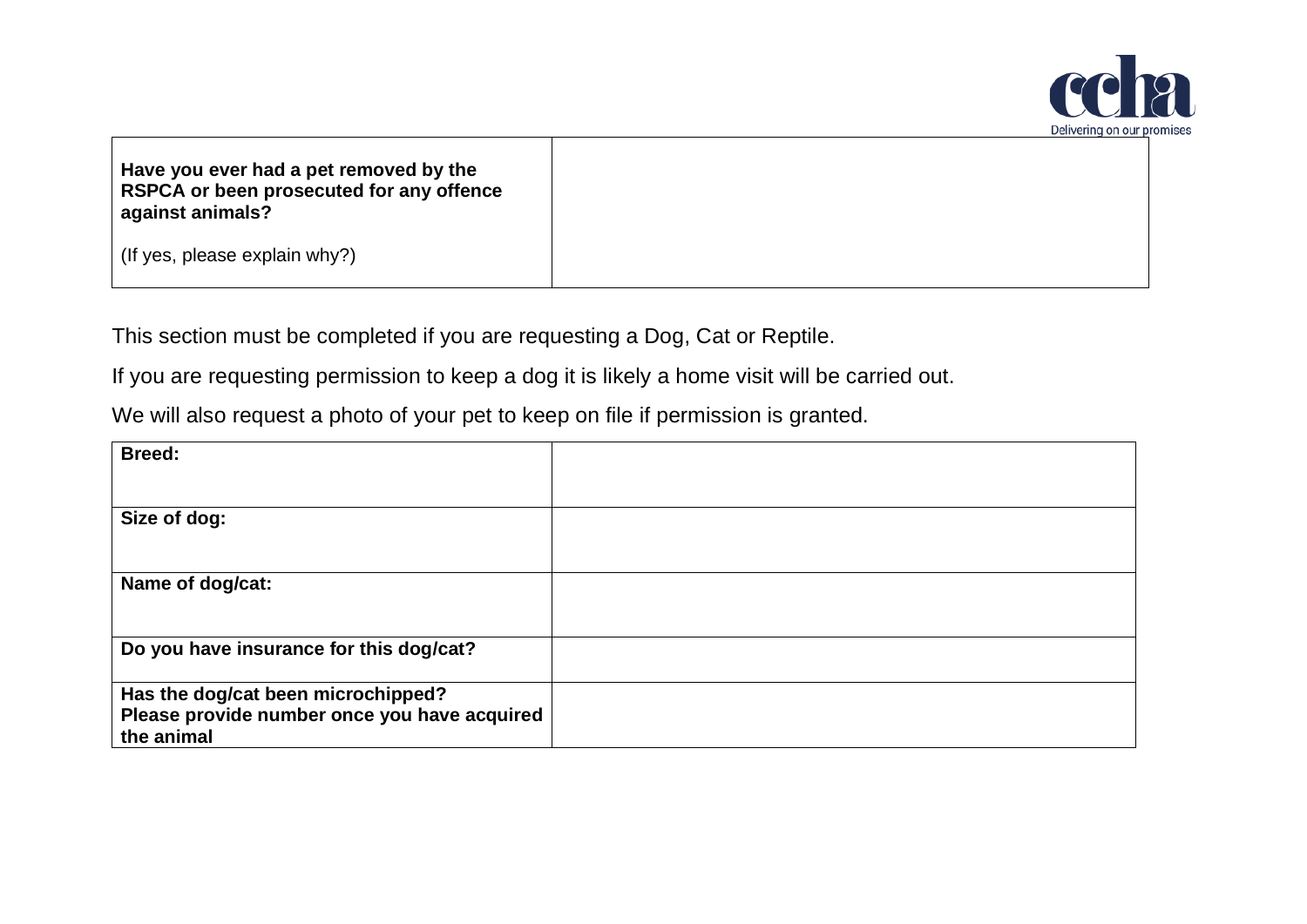

## **Other Responsible person**

Please give us the details of the person who will be responsible for your pet, in the event that you are unable to care for it.

| Name:                     |  |
|---------------------------|--|
|                           |  |
| <b>Address:</b>           |  |
|                           |  |
| Telephone Number/ Mobile: |  |
|                           |  |
| Email:                    |  |
| <b>Their Signature:</b>   |  |
|                           |  |

ccha will contact the person that has been named, as the other responsible person for this pet to ensure that they are happy to take this responsibility.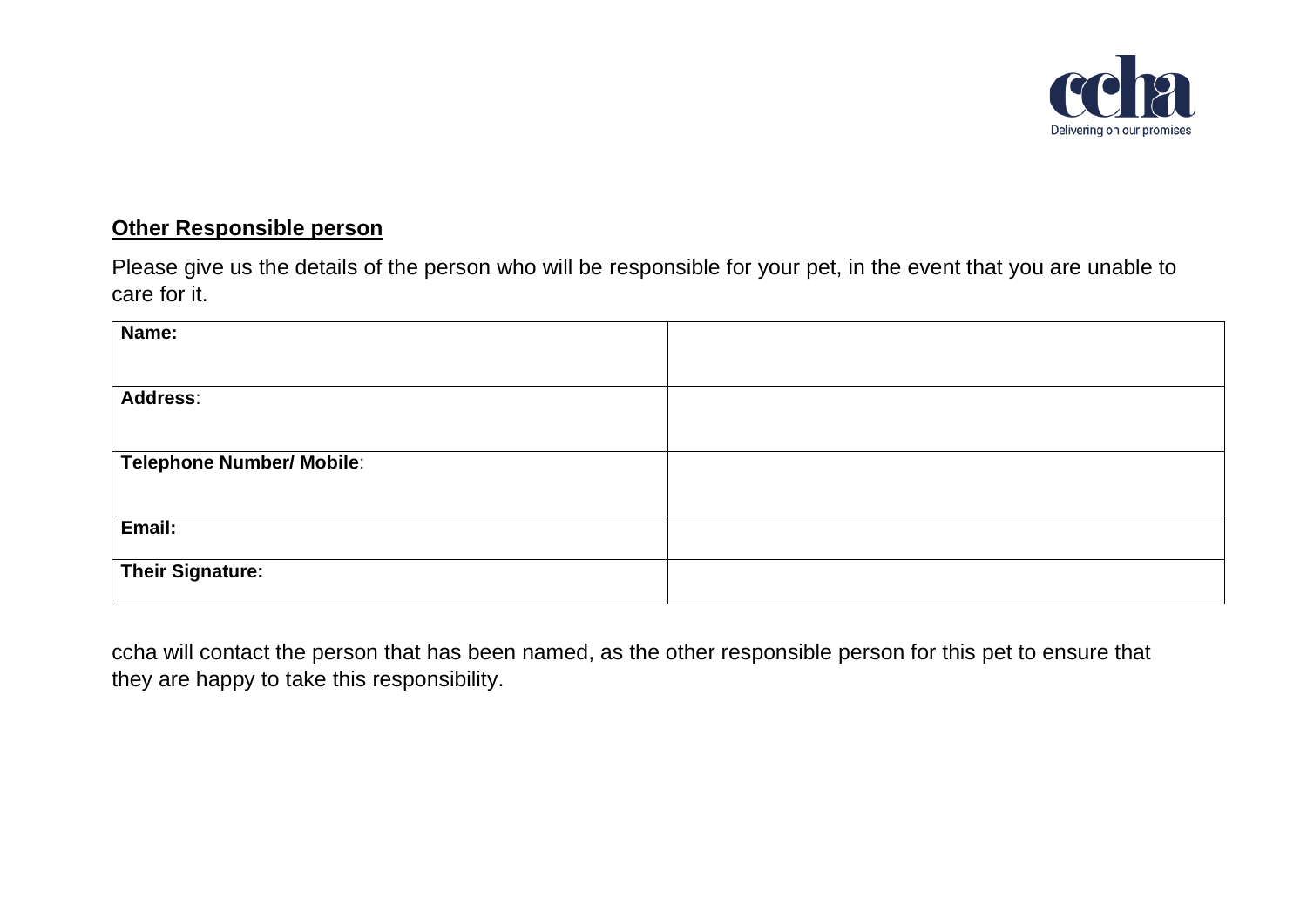

# **Declaration**

- I understand that I am fully responsible for the care, welfare and behaviour of my pet and will ensure that they do not cause any nuisance or distress to my neighbours or others.
- I will not leave my pet or allow it to roam in any communal or shared area of ccha grounds or property at any time.
- If my pet has an accident in any of the communal or shared areas of ccha grounds, I will clean it up. This includes the removal of excrement. I accept that I may be charged for additional cleaning if this occurs.
- I confirm that I can afford to keep this pet and I am able to provide all the necessary care.
- I agree to have my pet microchipped (proof of documentation will be required.)
- I understand that ccha has the right, at any time, to withdraw any permission to keep a pet.

Resident's Signature:

Date:

Should you be refused permission for a pet, you will be sent a letter giving the reason for the refusal. If you are still not satisfied with the outcome, you have 28 days to appeal the decision, by emailing the Housing Services Operations Manager at [customers@ccha.biz](mailto:customers@ccha.biz) or by writing to ccha Head Office, 6<sup>th</sup> Floor Norfolk House, Wellesley Road, Croydon, CR0 1LH.